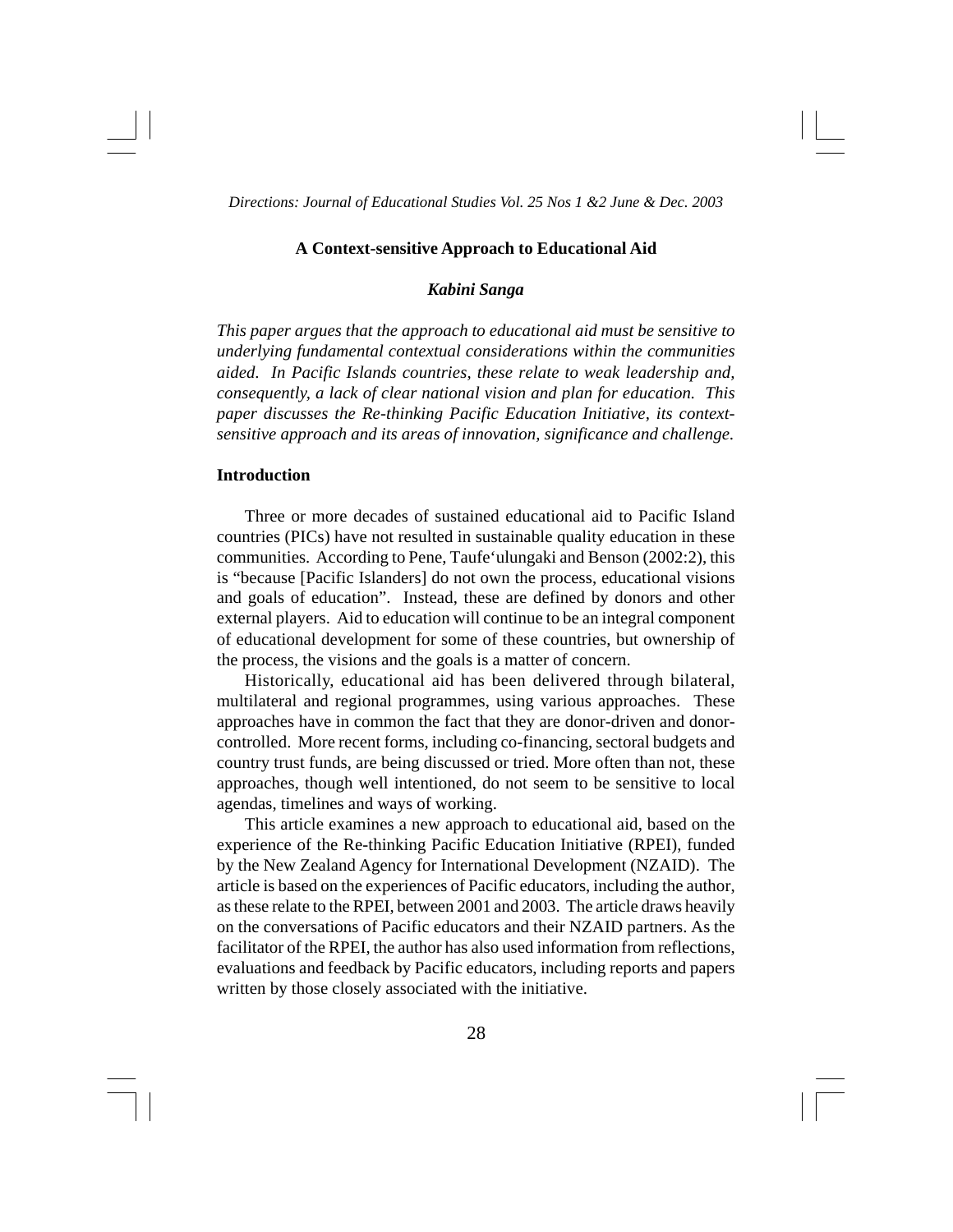### **Background**

Educational aid in PICs is big business. In 2000, the total aid to these countries was US\$657.5 million, with Australia being the largest donor (Davis 2002). Other key donors in the region are the European Union, the United States of America, New Zealand and Japan. The New Zealand development programme is small (by world standards) with a total annual budget of more than NZ\$226 million of which 47% is directed to PICs (NZAID 2002). NZAID's linkages with PICs are strong, with more than 40% of the Agency's bilateral program targeting education. A new project on basic education, the Pacific Regional Initiative for the Delivery of Basic Education (PRIDE), totaling around NZ\$21 million and financed by the European Union and New Zealand, has recently been implemented.

The distribution of aid appears to mirror the educational needs of countries, hence, the three most needy Melanesian countries of Papua New Guinea, Solomon Islands and Vanuatu received more than 50% of total aid to the region in 2000 (Davis, 2002).

Historical and constitutional relationships with donors also influence the amount of aid given to certain countries. Educational needs have also been seen in terms of what is being financed. In the past few years, the shift of attention by donors has moved from tertiary to basic education. In general, however, educational aid is directed towards improving access, participation and quality; training teachers; developing curriculum; and developing the policies of local Ministries of Education.

Educational aid has resulted in some success, with schools built, teachers trained, curricula developed and books produced. In the Melanesian countries, many more girls have been able to attend school. More children have learnt to read and write in English. On the whole, however, the impacts of aid have been largely disappointing (Tahu and Fangalasu'u 1995; Baba 1999; Nabobo 2000). Aid has not resulted in quality and sustainable educational standards (Hughes 2003) or improved relationships among educational stakeholders (Sanga 2001). Nor has it fostered strong Pacific leadership in education (Sanga and Nally 2002). Instead, despite decades of aid, Pacific peoples still do not own their education systems (Taufe'ulungaki 2002) and have remained overwhelmed by their inability to meet basic educational needs or to provide services at consistent quality levels. This situation is a result of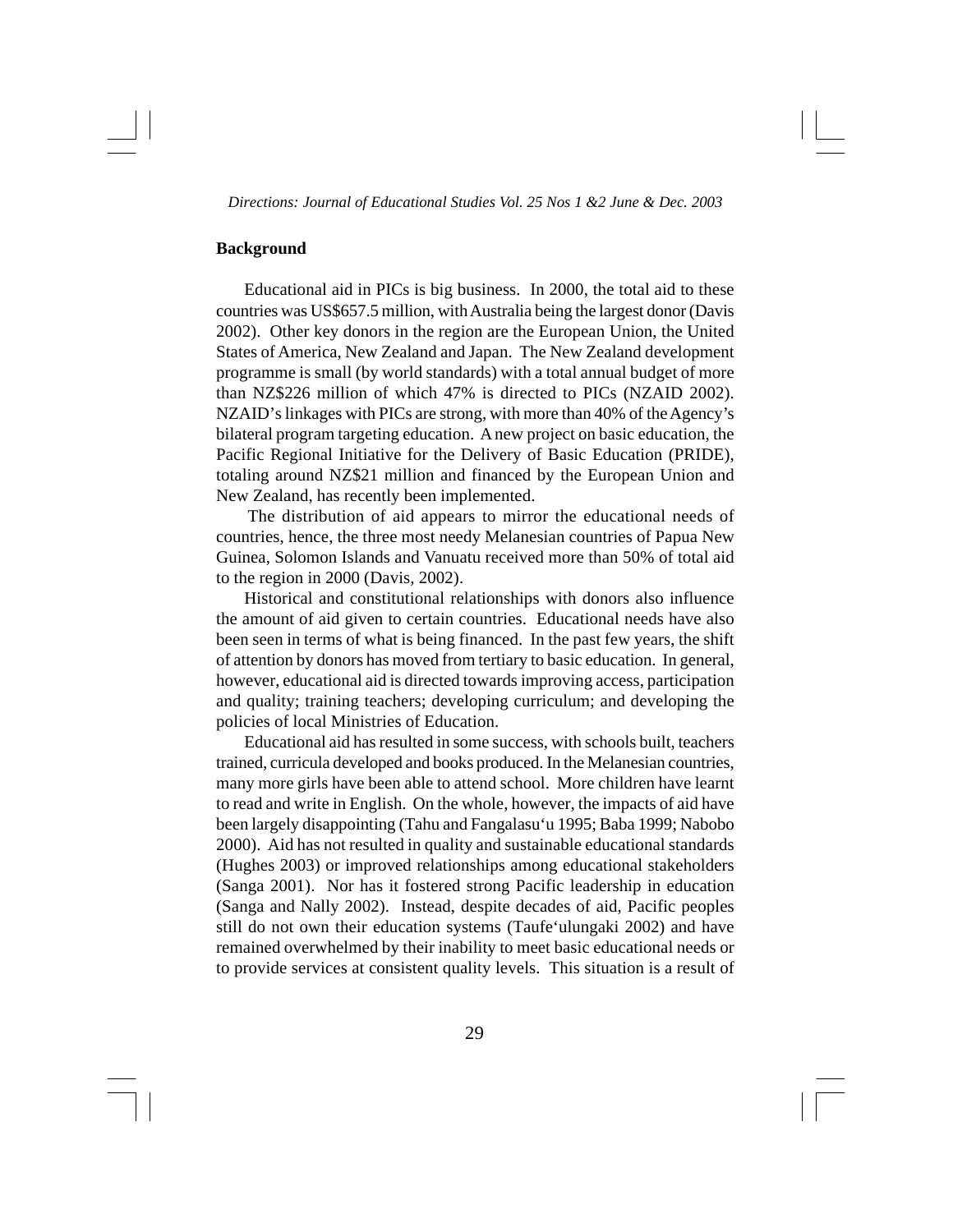the way aid is 'delivered', usually by external (often non-national) consultants and organisations, to Pacific Islanders who are expected to 'receive' it compliantly. The possibility that the aid involves personal relationships among groups of people has never been seriously explored. This basic approach has not changed over the last few decades. Its impact, however, has left Pacific educators overwhelmed, discouraged and angry.

### **Re-thinking Pacific Education Initiative (RPEI)**

As an idea, the RPEI was initiated and developed by a group of Pacific educators (Konai Thaman, 'Ana Taufe'ulungaki, Kabini Sanga) in late 2000. The idea was then shared with NZAID, which, following further discussions with these Pacific educators, agreed to support the initiative financially for a 5-year period. The focus of the initiative has been on enhancing leadership by Pacific educators for educational development within Pacific countries and strengthening local capacities within these communities. This is done through a number of strategies, including: (1) big picture strategising of education; (2) engagement with key stakeholders, including donors, governments and regional institutions; (3) facilitation of national and regional forums to rethink education; and (4) development of research skills and capacities within Pacific countries to produce appropriate educational research by Pacific Islanders.

The initiative began in Suva, in 2001, with a Pacific regional colloquium on re-thinking education. This was followed by a number of national pilot activities in Vanuatu (research workshops and a conference, 2002). In 2002, papers from the colloquium were edited and the resulting book, *Tree of Opportunity: Re-thinking Pacific Education,* was published by the University of the South Pacific's Institute of Education. The book is used widely as a reference and university text. In the same year, the Pacific Education Research Fund (PERF) was established. Early in 2003, the initiative facilitated a planning workshop for a national review of Solomon Islands' education strategic plan. A regional conference on educational aid was held in October 2003. In the same year, a number of national research projects were commissioned and undertaken by Pacific Island nationals. With funding from PERF, a number of small research projects have also begun and are currently under way in several countries.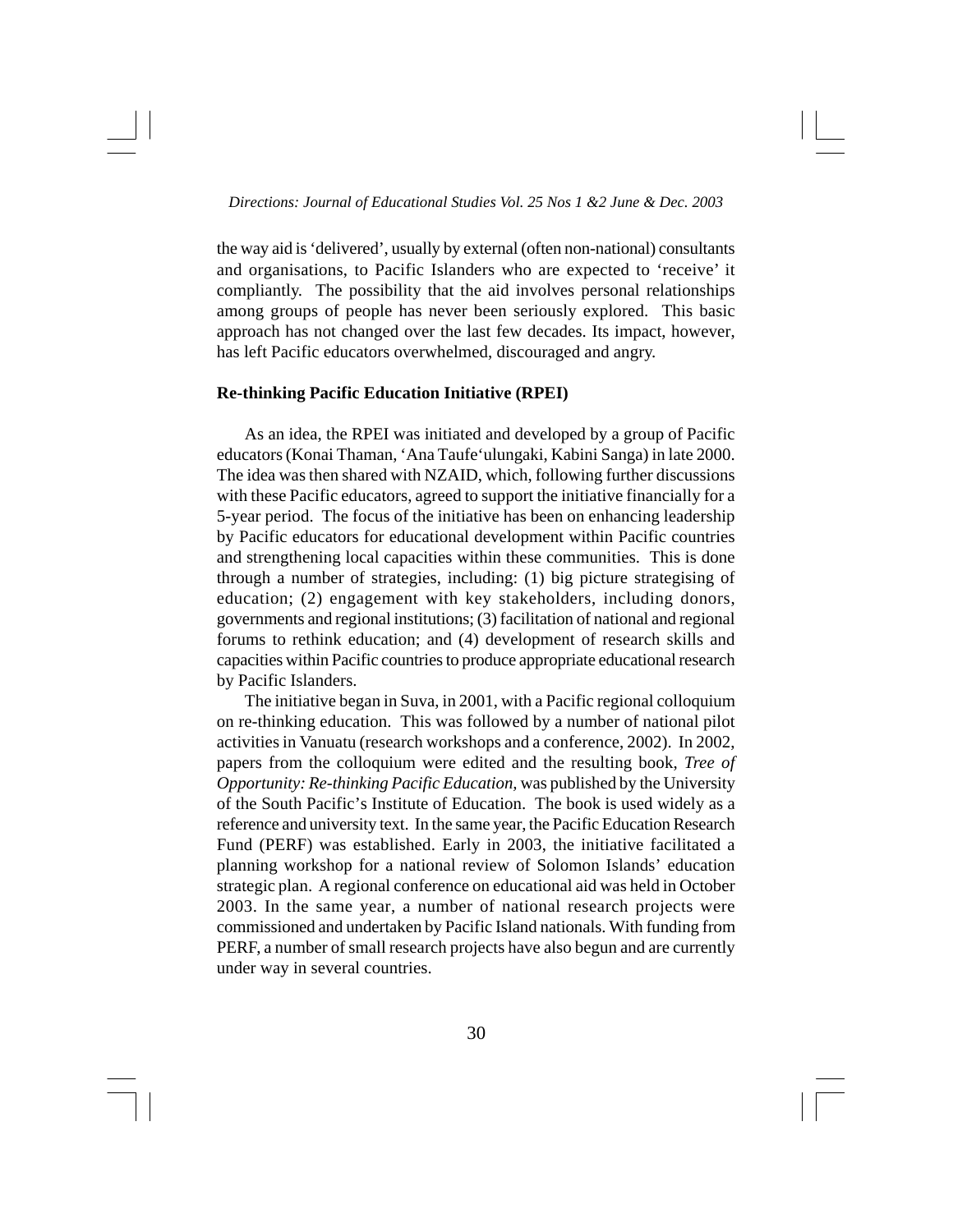It has been only a few years since the RPEI began, but even in its early stages, the initiative has generated considerable interest among Pacific educators. In an evaluation, Pacific educators reinforced the strategy and claimed that it had "ignited regional and national leadership and commitment to Pacific education" (Sanga, Niroa and Teweiariki 2003:4). Where people have had some significant involvement with its activities, they appear to have been encouraged and inspired, as educators within their own communities, to lead, be mentored and become mentees themselves.

### **The approach**

What is different about the approach used in this initiative? At a later stage, I shall discuss the answer to this question more fully. For now, let me briefly say what the approach does **not** involve. First, the RPEI was neither initially commissioned by NZAID nor driven by it once the donor had agreed to support it. Second, the RPEI is neither managed through a New Zealand management services contract, nor does it involve any New Zealand advisers or consultants. In fact, the initiative does not use consultants at all but engages Pacific educators to support and collaborate with their colleagues. Third, the initiative is not a project. It evolves, is organic and responsive to education in the PIC generally and within national contexts as understood and requested by Pacific educators within those contexts.

#### **Key features**

In the following section, key features of the approach are discussed in greater detail.

### *1. Focus*

It has been stated above that leadership by Pacific peoples is a primary need in education in PICs. This one factor was deemed essential by Pacific educators, who want strong national education systems that reflect Pacific cultures, aspirations and needs. The way of working deemed appropriate for NZAID and its Pacific partners was one that enhanced greater leadership by Pacific educators. Sanga and Nally (2002) explained that referencing all aspects of the RPEI to strengthening of leadership by Pacific peoples provided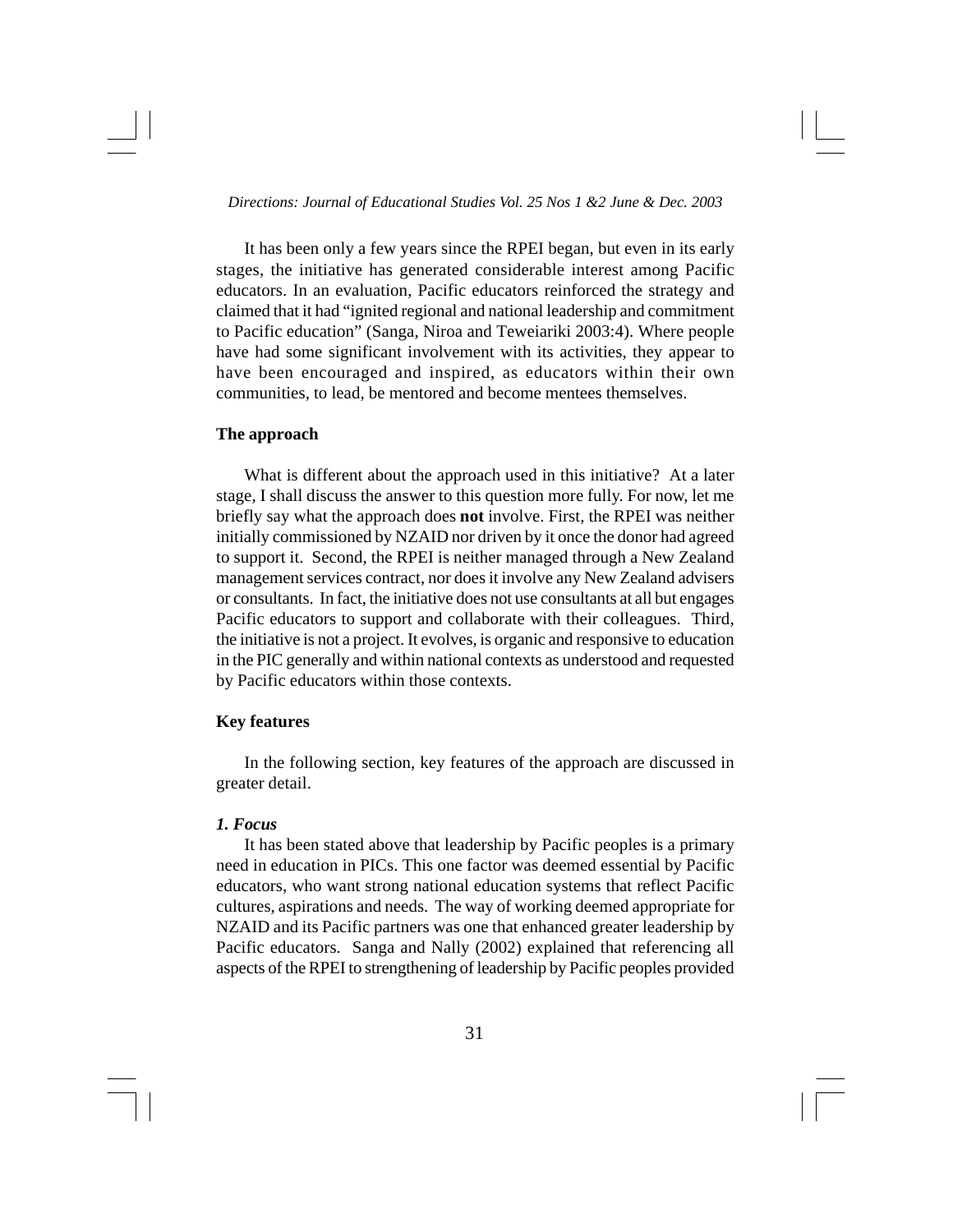a powerful and cohesive touchstone for the initiative and mitigated the risk of activities or the donor approaches becoming the focus in themselves. By focusing on people, the initiative could then push for Pacific needs for leaderdevelopment. By design, NZAID was encouraged to take an arm's length strategy by "listening and questioning, for better understanding, and to evaluate what was being heard against its own understanding of Pacific education" (Sanga and Nally 2002: 4). For NZAID, this was risky but the Agency went down that road with its Pacific partners. So far, it has been a satisfying experience for those involved.

### *2. Strategic collaboration*

The need for real engagement, as opposed to one of compliance, has been a concern for Pacific peoples within aid relationships. The approach taken by the RPEI has allowed for "interactive, formative and collaborative dialogue" (Sanga and Nally 2002: 4) to take place at various levels of engagement between NZAID and Pacific educators and between key Pacific educators and their colleagues. Collaborative discussion began from the development of the initiative and is an ongoing feature of it. Key partners meet regularly to talk, listen, agree or disagree. The process has been challenging, as different partners often had different goals or different interpretations of these. Where difficulties have been encountered, particularly in relation to meeting NZAID regulatory requirements, the temptation has been for Pacific educators to disengage from the partnership. The partners have, however, stayed engaged with each other, thereby challenging the more usual modes of implementation and finding newer ways of working. The result has been, as noted by Sanga and Nally (2002:4), that the process of collaborative dialogue has "helped to build a relationship of understanding and trust beyond that which usually exists in contractual [approaches] for delivering aid".

At another level, the initiative has encouraged and experienced active engagement by a wide range of Pacific peoples at all levels of education. In Vanuatu, where pilot activities were held in 2002, community leaders, women's groups, members of the clergy, teachers, government officials, politicians, members of civil society, the media, consultants, academics, researchers and students participated in the research workshops and a national conference. These activities were decided on by the Ni-Vanuatu educators.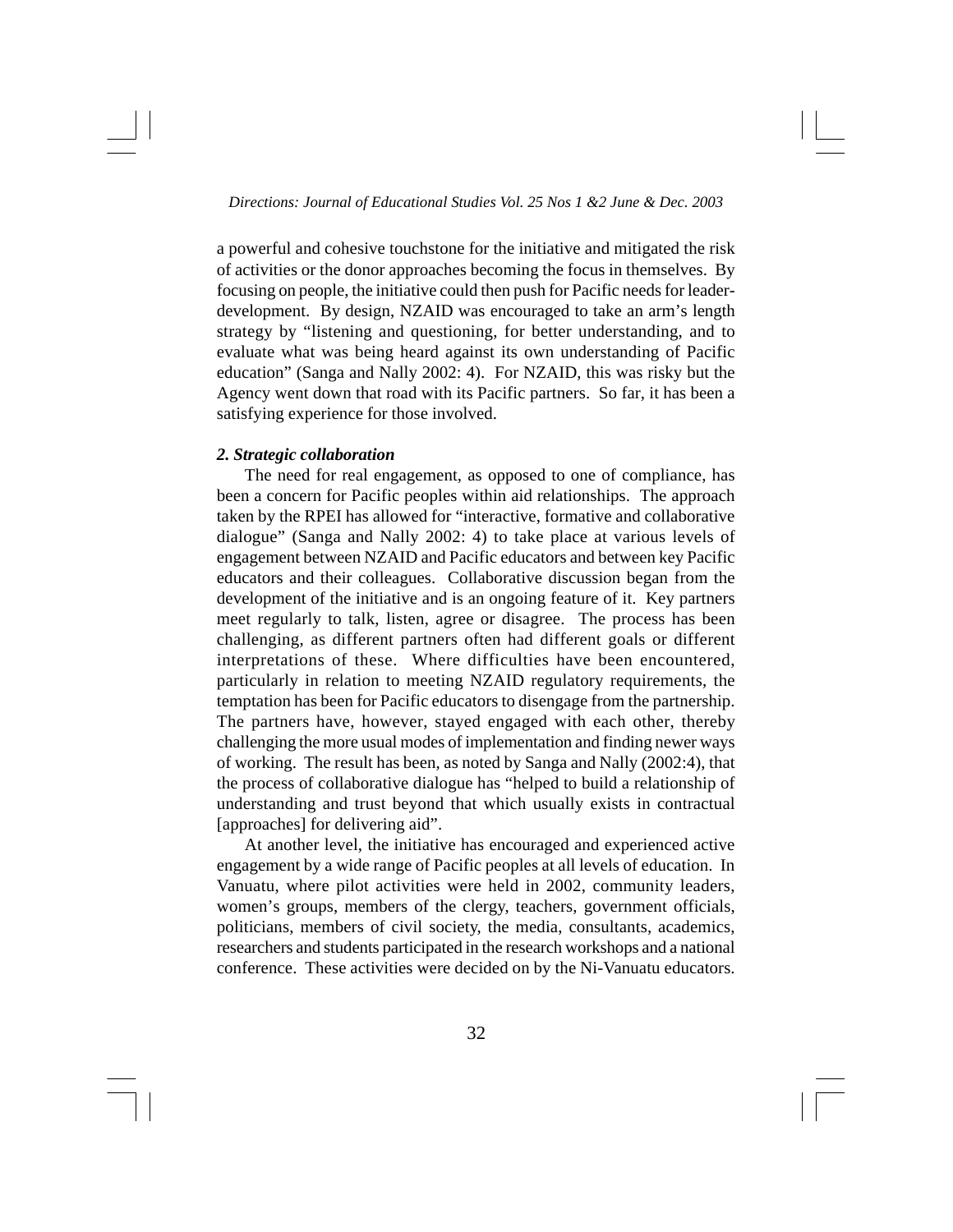Leading Pacific educators questioned, listened and discussed the plans with Ni-Vanuatu, then discussed these further with NZAID for the purpose of funding.

The Ni-Vanuatu saw the approach used in working with them as empowering and appreciated it, as seen in the following feedback, recorded by Sanga, Niroa and Teweiariki (2003:28):

We valued the genuine attitude reflected by NZAID in giving Ni-Vanuatu the liberty to decide and plan activities that we saw as most appropriate for ourselves. As Ni-Vanuatu people, we never had to deal with an NZAID staff. This was unusual and new to us and therefore meant a lot for us. For NZAID to give Ni-Vanuatu people the financial means, then allow us to plot our path towards our own destination was probably the most useful service by NZAID to Ni-Vanuatu.

## *3. Openness of support*

Pacific partners have often pointed out the restrictive nature of contractual approaches to aid and their wish for support that is more responsive to allow for opportunities to be fully utilised as these are created. NZAID supported the RPEI from its inception as a multi-year initiative. While the duration of RPEI is envisaged to be longer than five years, the decision by NZAID was welcomed, as five years is adequate to test the ideas and approach used. NZAID is also aware that, while it is the major donor for the RPEI, Pacific educators are free to seek other donor partners for any or all of its activities. In explaining this capacity, Sanga and Nally (2002) stated that the structure of the RPEI and the funding arrangements have allowed for leading Pacific educators to maintain the right to seek support from wherever they choose. Thus in 2002, the author explored and obtained funding support from the United Kingdom Department for International Development for research development workshops in Tonga, from UNESCO for the regional conference on educational aid, and from two New Zealand companies to support RPEI activities in Vanuatu and Fiji.

As stated above, the need was for a relationship of openness with donor partners. The RPEI approach was sensitive to that need, thereby supporting Pacific peoples in their desire to remain in control of their choices and relationships.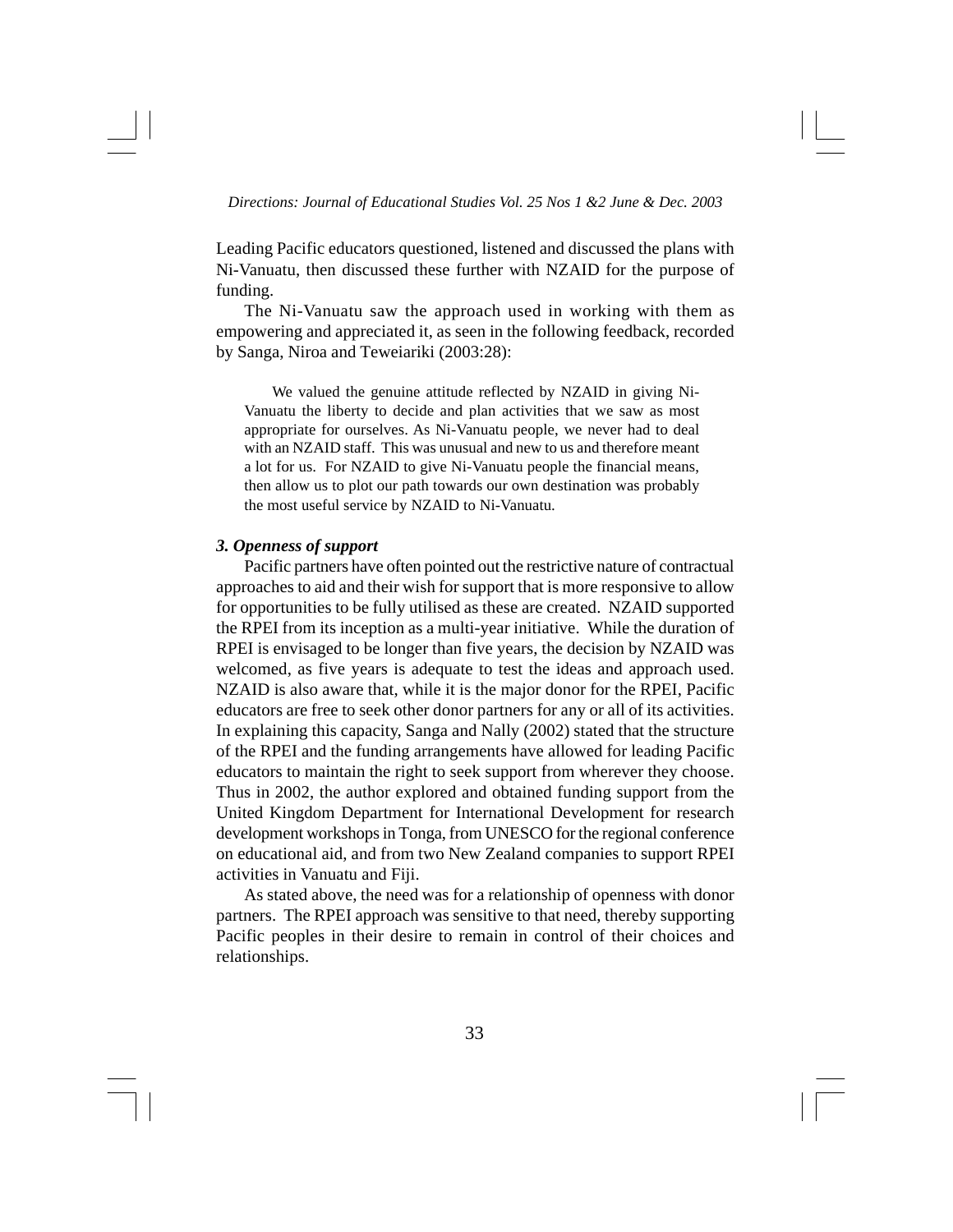#### *4. Responsiveness*

The people who have the most stakes in and understand Pacific education fully are Pacific peoples and educators. Given the great distances between islands and the nature of traditional approaches to aid, Pacific peoples have not hitherto had the opportunity to inform the discussions and debates on education in their own countries. They have not been mobilised or networked effectively. Awareness of these needs has resulted in the RPEI adopting a facilitative approach to its implementation in different national and regional contexts.

Two examples are given. Vanuatu educators expressed the need to develop basic research skills before they could be expected to do research as part of their own self-reflections and critique of their education system. The RPEI agreed and facilitated. Following the Vanuatu pilot activities in 2002, there were to be no further national activities until July 2003. However, due to the national crisis in Solomon Islands, which led to the closure of schools for long periods of time, leading Pacific educators felt that there was a need to support the educational leaders of Solomon Islands. The RPEI responded and facilitated a planning workshop as requested by Solomon Islands educators.

Another component of the approach that has been useful to ensure NZAID and its Pacific partners were responsive has been the big-picture strategising sessions among leading Pacific educators and with NZAID. Other useful outcomes, which have become integral parts of the RPEI approach, have been the strategic alliance-building, networking and capacity-building. People who were once professionally isolated have been grouped together, linked, supported and are growing in confidence together.

# *5. Pacific peoples and processes*

Product-oriented approaches in educational aid are common in PICs. The need has been for undivided attention focused on the people who are being assisted in order to enhance their autonomy, encourage their active participation and enable their own leadership further. The RPEI approach has not neglected tangible outcomes but has instead seen them as inevitable 'bonuses'. It is argued that, when a discouraged people are motivated, they are likely to be inspired to act and, in doing so, are likely to produce the desired tangible outcomes. As has been stated, the RPEI is focused on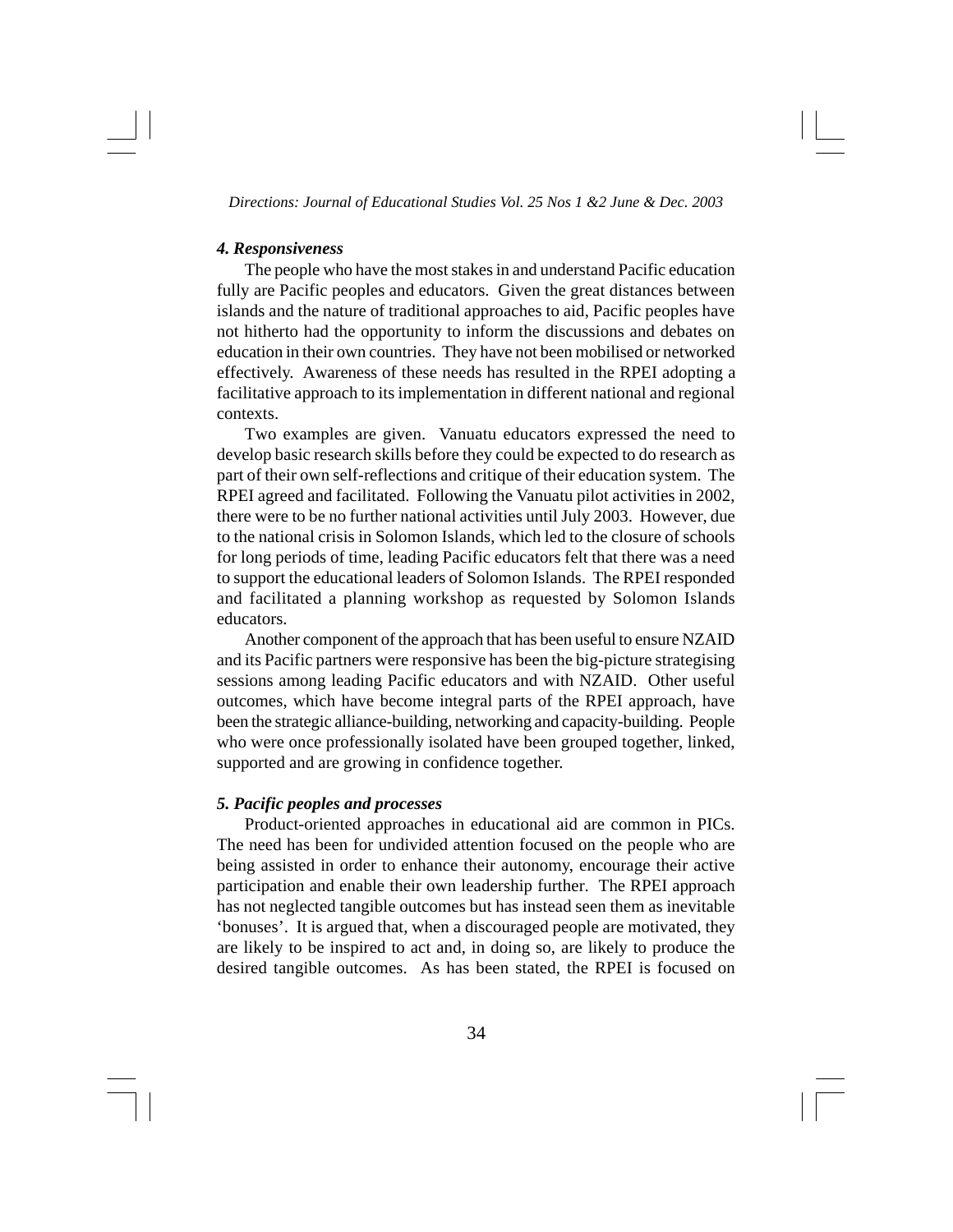people—Pacific peoples—and on strengthening them as leaders of education. By design, the first five-year period of the initiative is intended to motivate Pacific peoples, to inspire them to assume a greater responsibility for the education of their communities. An exciting effect of this approach has been a number of impressive tangible outcomes, such as completed research projects, follow-up national activities and the publication and dissemination of research.

The need to take account of local understandings and interpretations has also been long felt within PICs. By engaging Pacific educators to support their colleagues across boarders, the RPEI has allowed for Pacific understandings and approaches of working with people to be utilised in educational aid situations. The RPEI was also successful in undertaking a self-evaluation followed by an external assessment by a critical friend on the goals and performance of the Initiative. Again, while the two-part evaluation was financed by NZAID, the activity was commissioned and done in order to strengthen RPEI's capacity to undertake what it intends to achieve. These activities are what I call, 'brown-breaking', in the sense that they are innovations of change by Pacific Islanders (brown-skinned people). Moreover, they are ground-breaking for aid relationships in PICs.

# **Emerging positive signs**

A number of positive outcomes have emerged from the approach taken by the RPEI. First, Pacific educators have received the initiative positively. Some have agreed with its focus on people—on leader development. Some have been inspired and encouraged by it. Others have identified with the opportunities that the RPEI has created for their own involvement. Yet more have been attracted to it because of the approach used, the modeling by leading Pacific educators, and the arm's length nature of the NZAID involvement. For whatever reason, Pacific peoples have easily identified with RPEI and appear to have a convincing sense of ownership of it.

Second, the establishment of networks and strategic groupings has meant that Pacific educators working on remote islands are not as professionally isolated as they used to be. Pacific educators have been able to communicate with each other, sharing information, discussing issues and debating about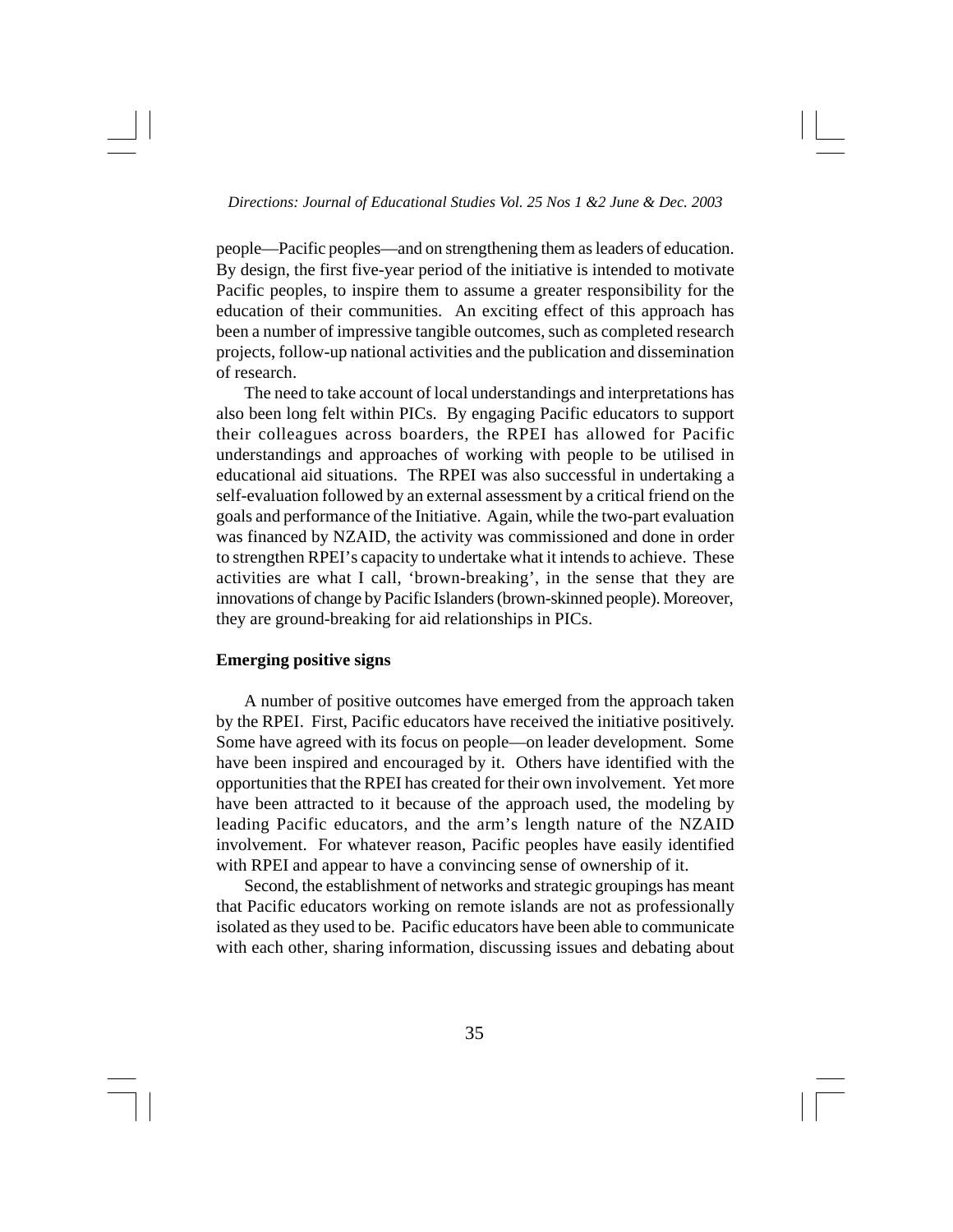education. While the linkages are still in their infancy, the signs are promising because, for many, years of professional isolation have been demoralising.

Third, published research by Pacific educators about their own education systems is not in abundance. The RPEI has excited educators about research. It has demystified research and has encouraged teachers and curriculum officers to reflect systematically on their work and have their efforts scrutinised by their colleagues and others. The small, applied research projects being undertaken in a number of countries are the beginnings of creating relevant research and making this accessible to educators, students and policy-makers.

Fourth, research that has been done through the RPEI is being incorporated into teaching and policy-making. The book, *Tree of Opportunity: Re-thinking Pacific Education,* is being used for further debate and discussion. Having Pacific interpretations documented in books is a useful addition to the combined understandings of education.

Fifth, the approach appeared to have had success in mobilising community participation in educational planning in Vanuatu. Following the 2002 activities, Ni-Vanuatu educators moved on and took the initiative further by holding seminars, redeveloping policies and applying research findings to improve practice at the school level in their country.

#### **Emerging challenges**

The following list shows some of the challenges arising from the RPEI approach, as noted by Sanga, Niroa and Teweiariki (2003).

1. The 'hands-off' support by NZAID has allowed Pacific educators to provide leadership and direction in an exploratory manner. It is, however, not a blank cheque approach but rather one of according respect to Pacific partners, developing and enhancing relationships with them. The approach has also allowed for a more organic experience of development partnerships between Pacific educators and NZAID. A key challenge of this approach has been the building and maintenance of trust between key individuals that represent the various partners.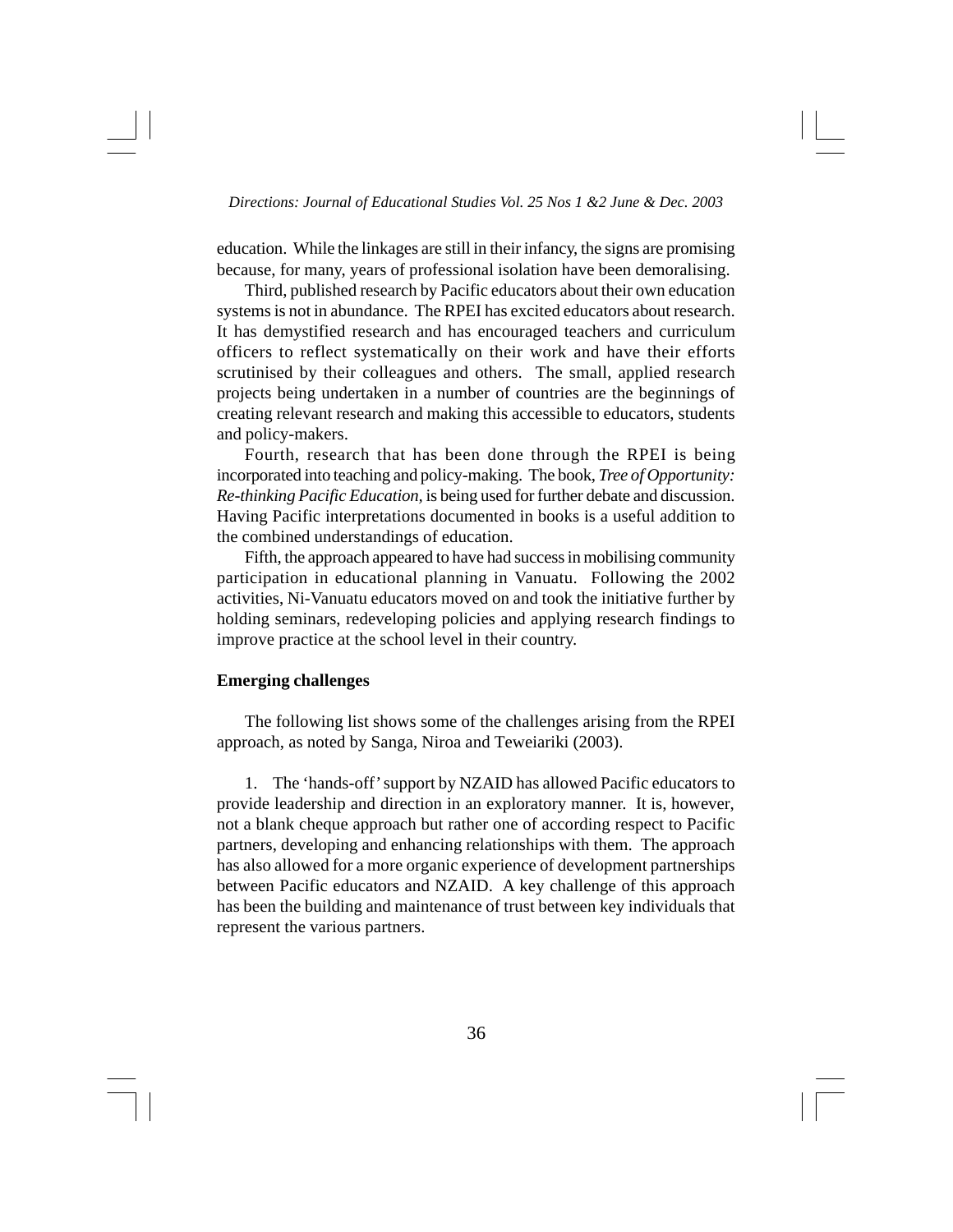2. When outsiders (including other Pacific educators) are working with their colleagues within national contexts, they are likely to be more successful if they go in as 'one of the nationals'. Having Melanesians supporting their colleagues in Vanuatu and Solomon Islands was new—and successful. As a strategy, it represented a 'browning of advice'. In reality, successful empathy with colleagues has less to do with skin colour or culture but more to do with a sincere attitude of identifying with and respecting the knowledge, skills and expertise of national colleagues. The onus here rests on the outsider supporters, rather than on their national colleagues. The 'browning of advice' and support across international boundaries has potential and must receive greater backing by donors and Pacific governments. A challenge of this approach has been the negotiation of tensions between 'browning of advice', which may be inexperienced, against 'expert' or consultant advice, which may be more expedient, prompt and neat; and the values put on these.

3. The Vanuatu pilot was a success story because the Re-thinking Vanuatu Education Initiative was adequately contextualised. It was explained in a manner understood by the community. The activities were consistent and supportive of each other, rather than disjointed. The initiative made strategic use of education and community stakeholders, ensuring their commitment, leadership and participation. It made key and timely linkages with politicians, other government officers, senior education officials and key national stakeholders.

4. Regular consultations among key Pacific educators and with NZAID have allowed these educators to identify potential opportunities and risks, articulate strategic happenings in education effectively, and undertake appropriate action. These consultations ensured that Pacific educators were able to be responsive to the demands of educational change regionally and, to a certain extent, within some national contexts.

5. During aid project discussions and negotiations, Pacific educators have not often stayed engaged with donors, particularly after instances where the former have been disappointed by the actions of donors. In establishing the PERF, there were serious disagreements and some tension between NZAID and Pacific educators. In spite of these, Pacific educators remained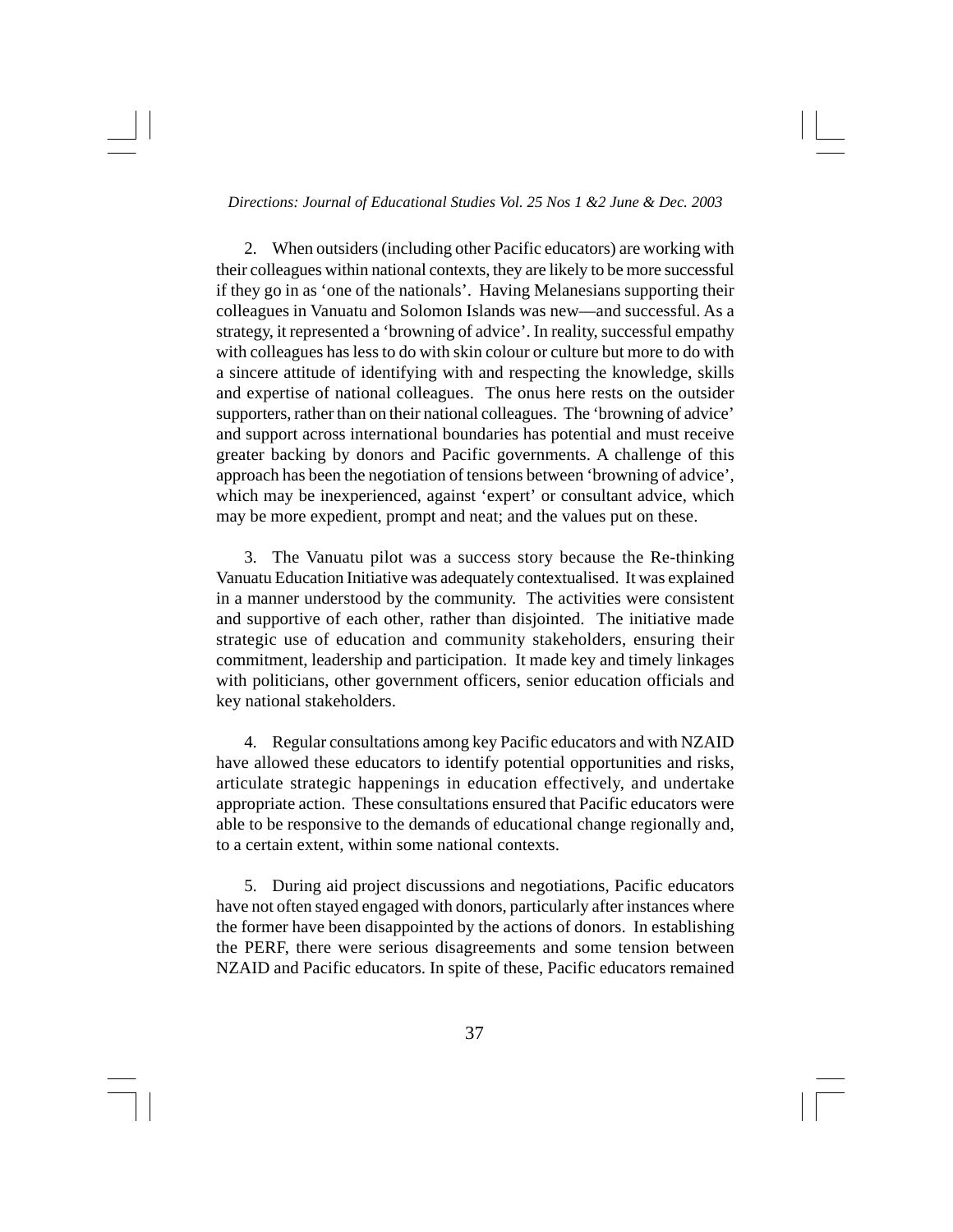engaged with donor representatives, rather than withdraw from them. This action led to improved understandings of the issues by both partner groups.

6. Because the RPEI is organic, focuses on 're-thinking' and is exploratory in orientation, its agenda and the issues it has raised have called for a responsiveness that NZAID structures and processes are struggling to deal with adequately. This is because, although it is a development agency, NZAID is still a government department. As such, NZAID needs to follow public sector organisational rules that do not necessarily allow for the newer challenges and demands from its Pacific partners. NZAID's ability to be responsive to newer ways of working has also been tested by specialist staff shortage and changes within the Agency.

# **Conclusion**

To sum up, a context-sensitive approach to educational aid is one which is responsive to underlying educational needs. In the context of PICs, these go beyond the commonly stated needs for improved access, greater participation or better trained teachers insofar as they relate more to the need for leadership by Pacific peoples themselves, their need for active engagement with and understanding from donors.

The RPEI case study has raised a number of issues and challenges relating to aid delivery. Integral to these is the acknowledgement that working with Pacific communities towards strengthening their institutional capacities, developing their sense of autonomy and creating hope in those communities takes time. The goal in this instance is to promote the nurturing of educational leaders that are able to take charge of the educational destinies of their communities. Such an emphasis requires that donor approaches enhance the achievement of this goal, not use strategies that are counter to it or ignore this goal.

NZAID has demonstrated a preparedness to accommodate new ways of working with its Pacific partners. For RPEI and its exploratory approach to be developed further, Sanga and Nally (2002:9) suggest that a formative dialogue take place between NZAID and leading Pacific educators. The authors note that, for this process to succeed, "it will need to be underpinned by a commitment to a common purpose, development of a shared understanding of what it will take to achieve that purpose and a good degree of tolerance and support within the partnership".